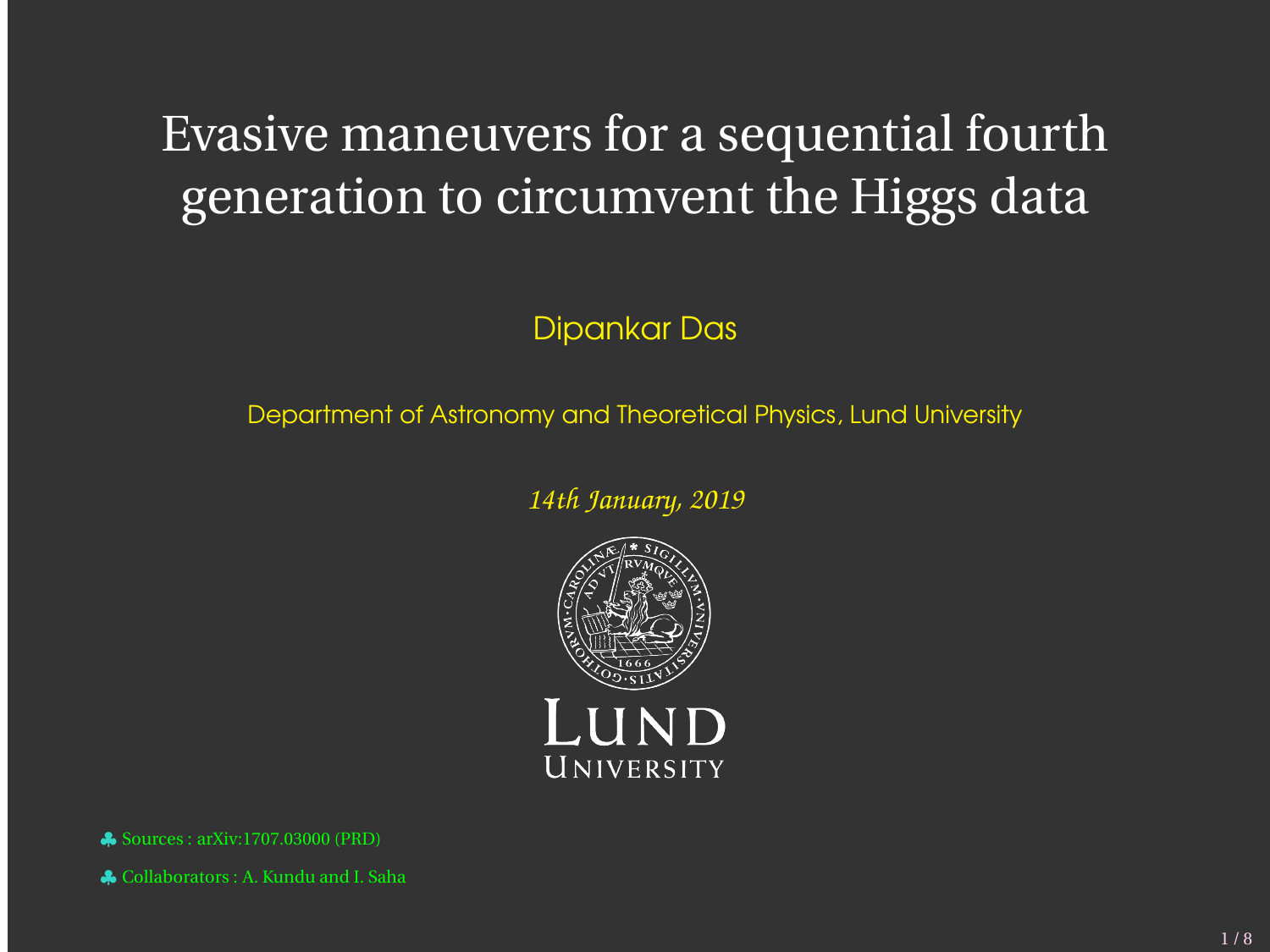## Why evasive maneuver?



• Higgs coupling modification factors relative to the SM:

$$
\kappa_x = \frac{g_{xxh}}{(g_{xxh})_{\text{SM}}}.
$$

• The modification factor for the  $gg \to h$  production

$$
R_{gg} = \frac{\left| \kappa_t E_{1/2}(\tau_t)^{\intercal} + \sum_{f=t',b'}^{\infty} \kappa_f F_{1/2}(\tau_f) \right|^2}{\left| F_{1/2}(\tau_t) \right|^2} \approx 9
$$

when  $\kappa_t = \kappa_{t'} = \kappa_{b'} = 1$  in the SM-like limit.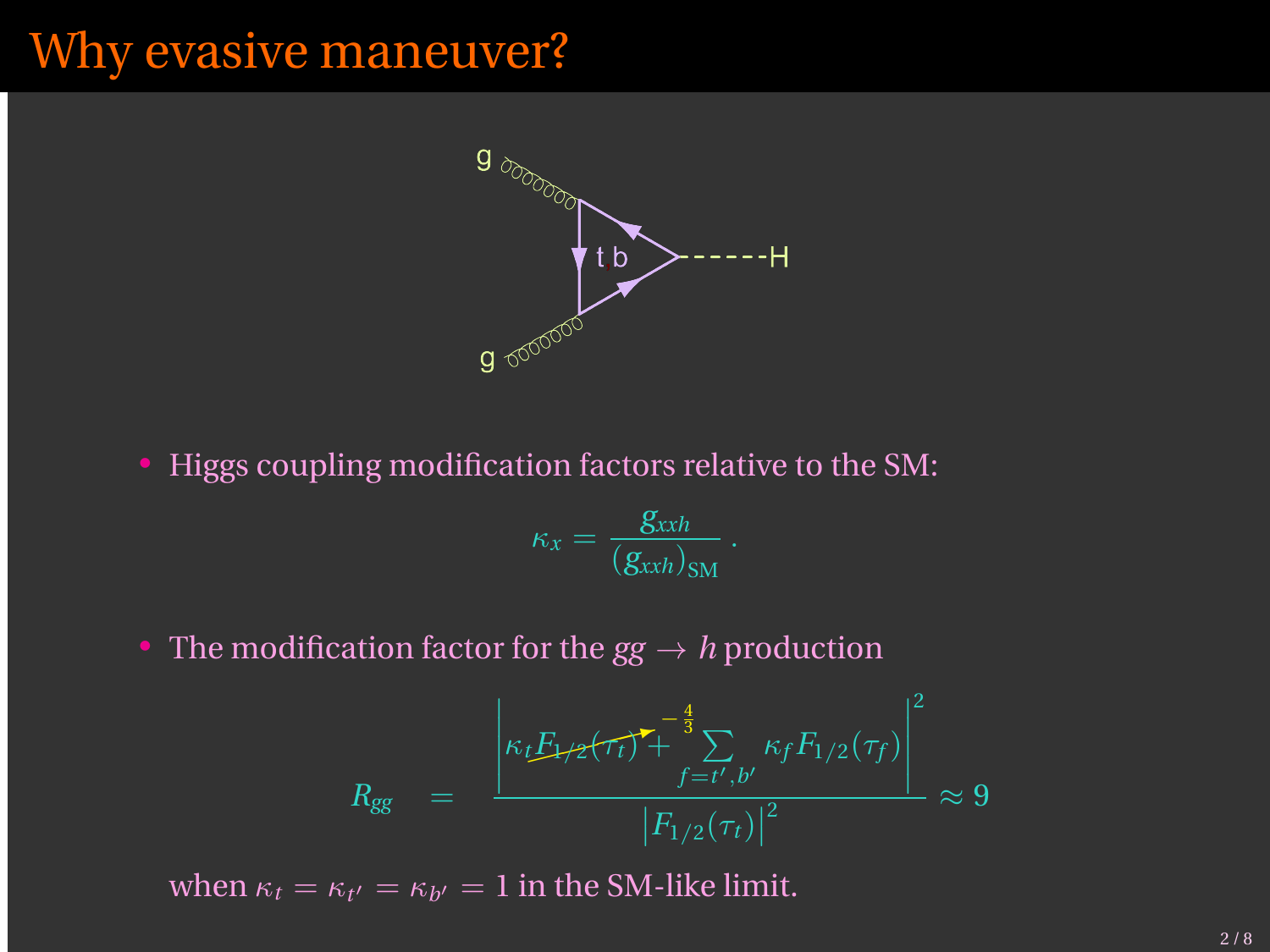## **Consequences**

 $arXiv.org > hep-ph > arXiv:1204.1252$ 

**High Energy Physics - Phenomenology** 

#### Sealing the fate of a fourth generation of fermions

Abdelhak Djouadi, Alexander Lenz

arXiv.org > hep-ph > arXiv:1312.0474

**High Energy Physics - Phenomenology** 

The rise and fall of the fourth quark-lepton generation

M.I.Vysotsky

 $arXiv.org > hep-ph > arXiv:1204.1975$ 

**High Energy Physics - Phenomenology** 

Implications of Higgs Searches on the Four Generation Standard Model

Eric Kuflik, Yosef Nir, Tomer Volansky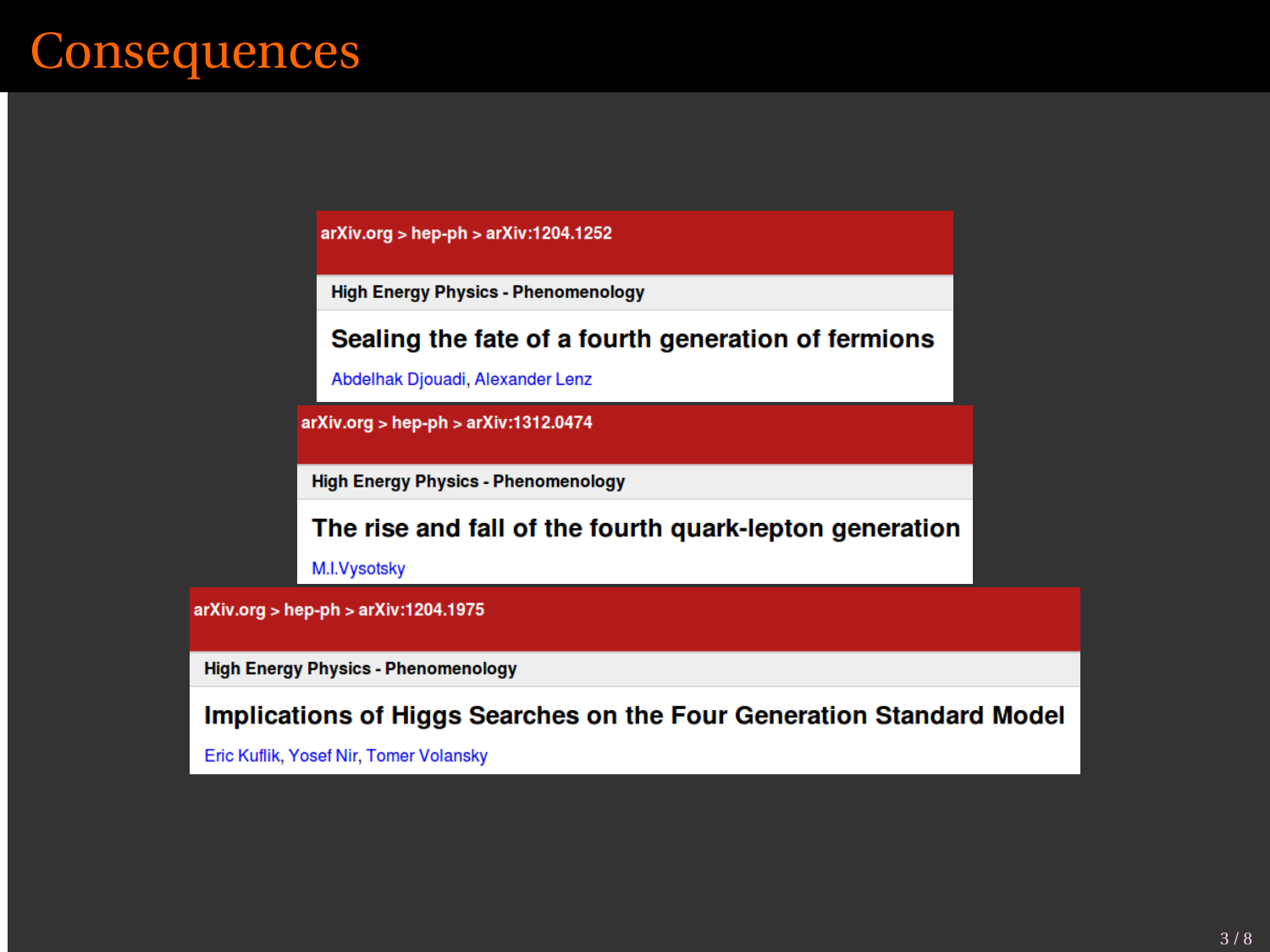#### The maneuver

- NP contribution to  $gg \to h$  is proportional to  $\kappa_{gg} = (\kappa_{t'} + \kappa_{b'})$ .
- Wrong sign limit:

 $\kappa_V = 1$   $(V = W, Z)$ 

- $\kappa_u = 1$  (for up type quarks)
- $\kappa_d = -1$  (for down type quarks and charged leptons).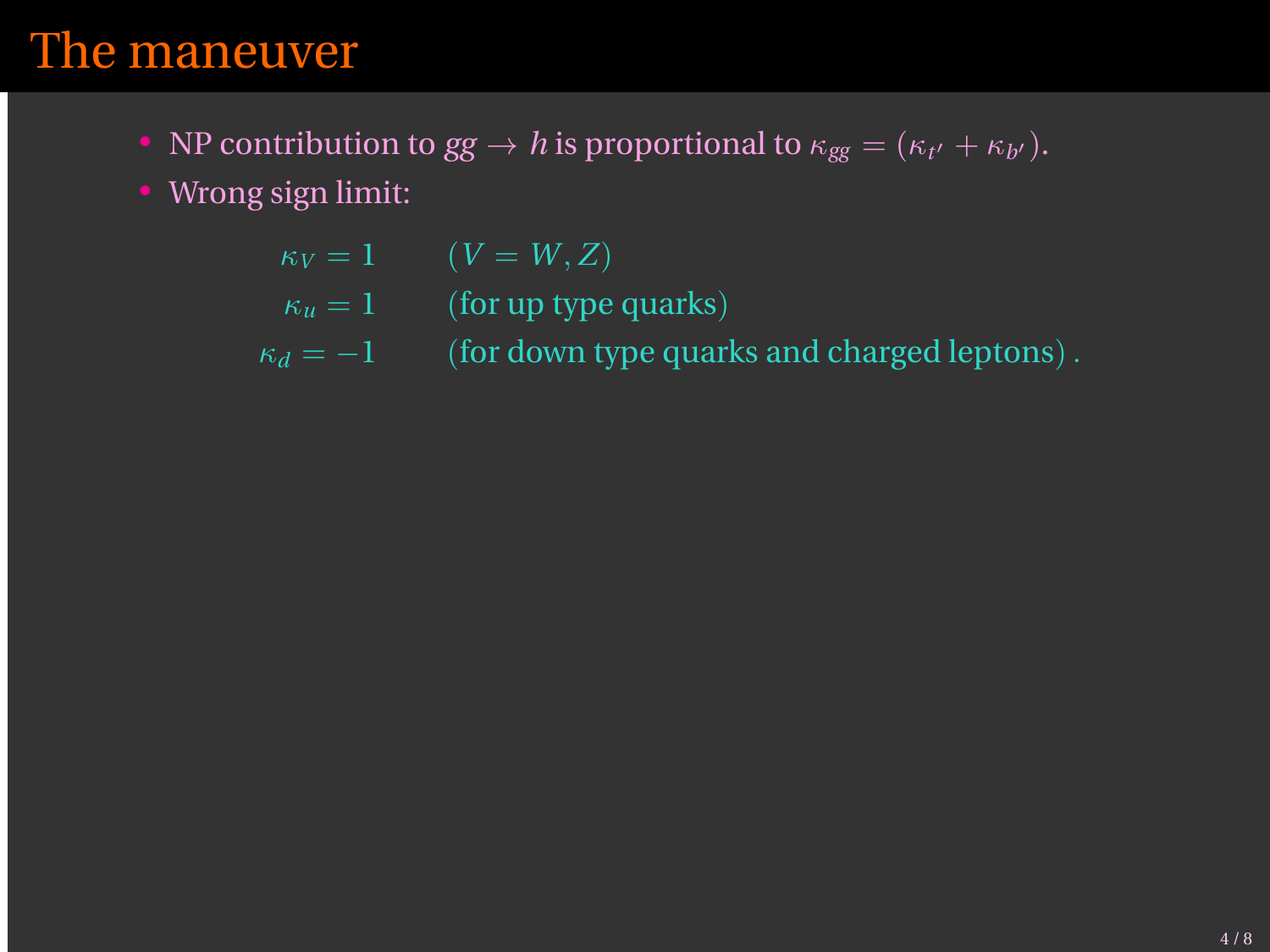#### The maneuver

- NP contribution to  $gg \to h$  is proportional to  $\kappa_{gg} = (\kappa_{t'} + \kappa_{b'})$ .
- Wrong sign limit:

 $\kappa_V = 1$   $(V = W, Z)$ 

- $\kappa_u = 1$  (for up type quarks)
- $\kappa_d = -1$  (for down type quarks and charged leptons).
- The NP contribution to  $h \to \gamma\gamma$

$$
\kappa_{\gamma\gamma} = \sum_{f=t',b',\tau'} Q_f^2 N_c^f \kappa_f
$$
  
=  $\left(+\frac{2}{3}\right)^2 \cdot 3 \cdot (+1) + \left(-\frac{1}{3}\right)^2 \cdot 3 \cdot (-1) + (-1)^2 \cdot 1 \cdot (-1) = 0.$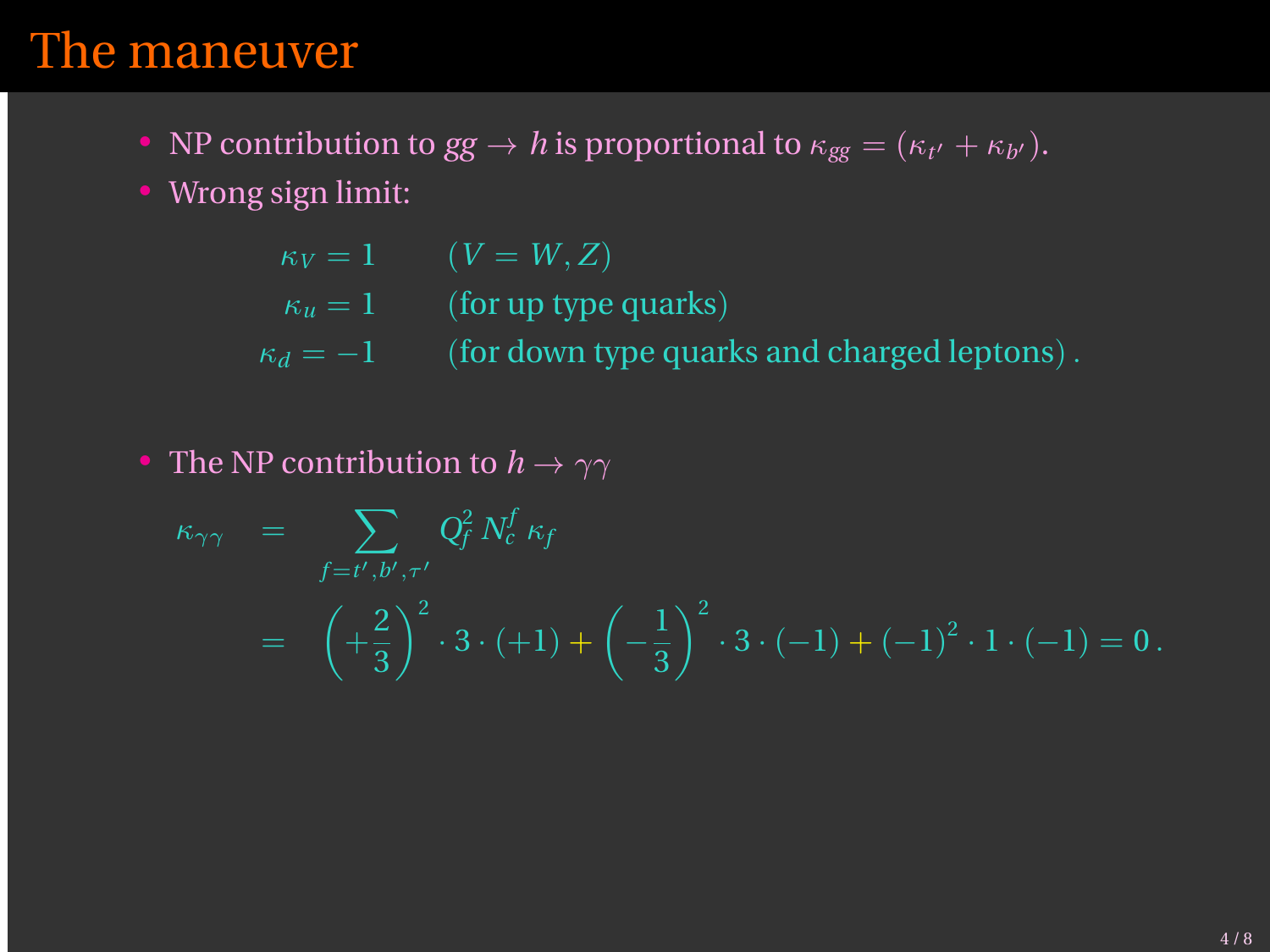#### The maneuver

- NP contribution to  $gg \to h$  is proportional to  $\kappa_{gg} = (\kappa_{t'} + \kappa_{b'})$ .
- Wrong sign limit:

 $\kappa_V = 1$   $(V = W, Z)$ 

- $\kappa_u = 1$  (for up type quarks)
- $\kappa_d = -1$  (for down type quarks and charged leptons).
- The NP contribution to  $h \to \gamma\gamma$

$$
\kappa_{\gamma\gamma} = \sum_{f=t',b',\tau'} Q_f^2 N_c^f \kappa_f
$$
  
=  $\left(+\frac{2}{3}\right)^2 \cdot 3 \cdot (+1) + \left(-\frac{1}{3}\right)^2 \cdot 3 \cdot (-1) + (-1)^2 \cdot 1 \cdot (-1) = 0.$ 

• The NP contribution to  $h \to Z\gamma$ 

$$
\kappa_{Z\gamma} = \sum_{f=t',b',\tau'} Q_f T_3^f N_c^f \kappa_f = 0.
$$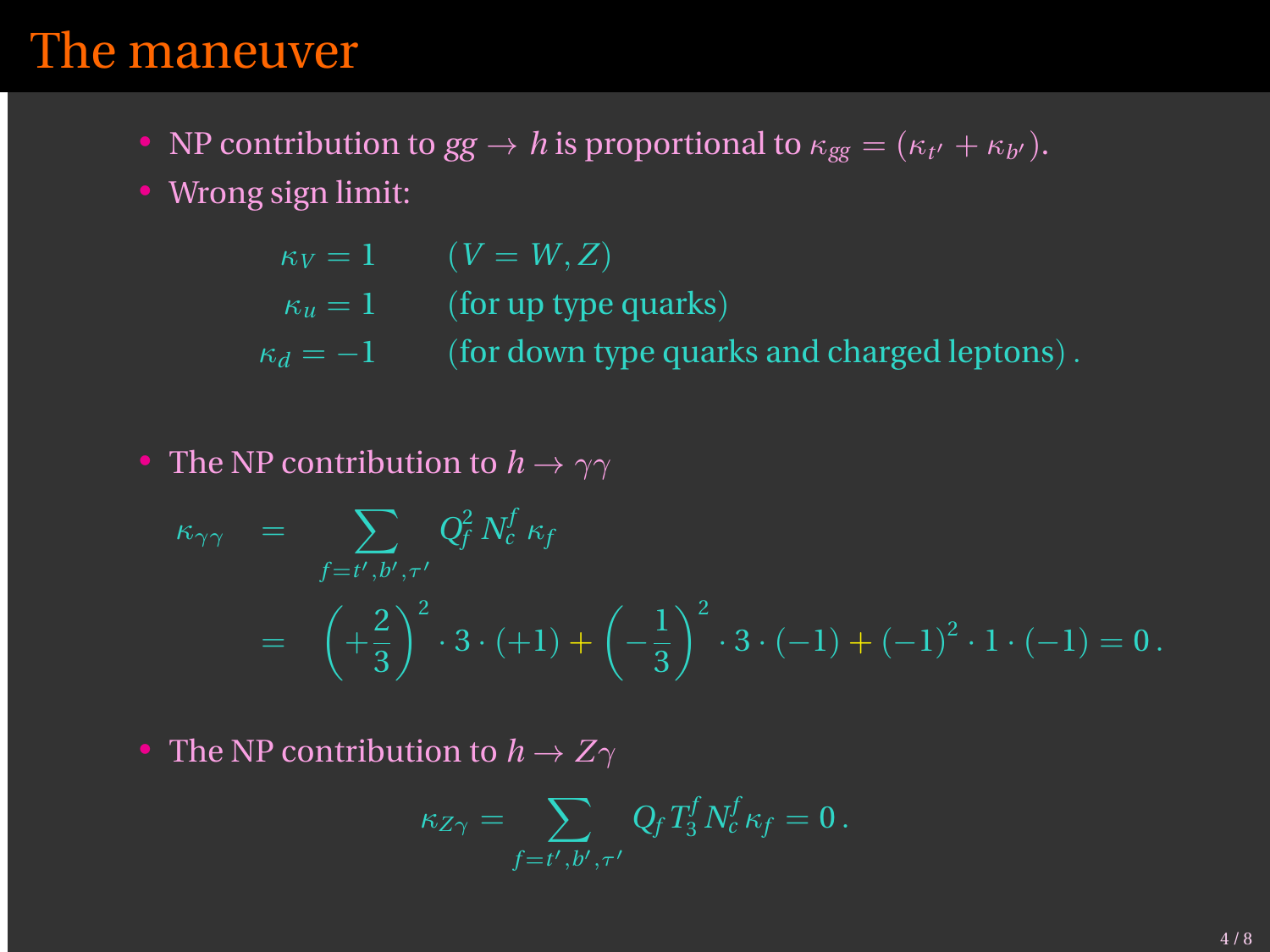## Implementation

• Not possible in the SM with only one scalar doublet.

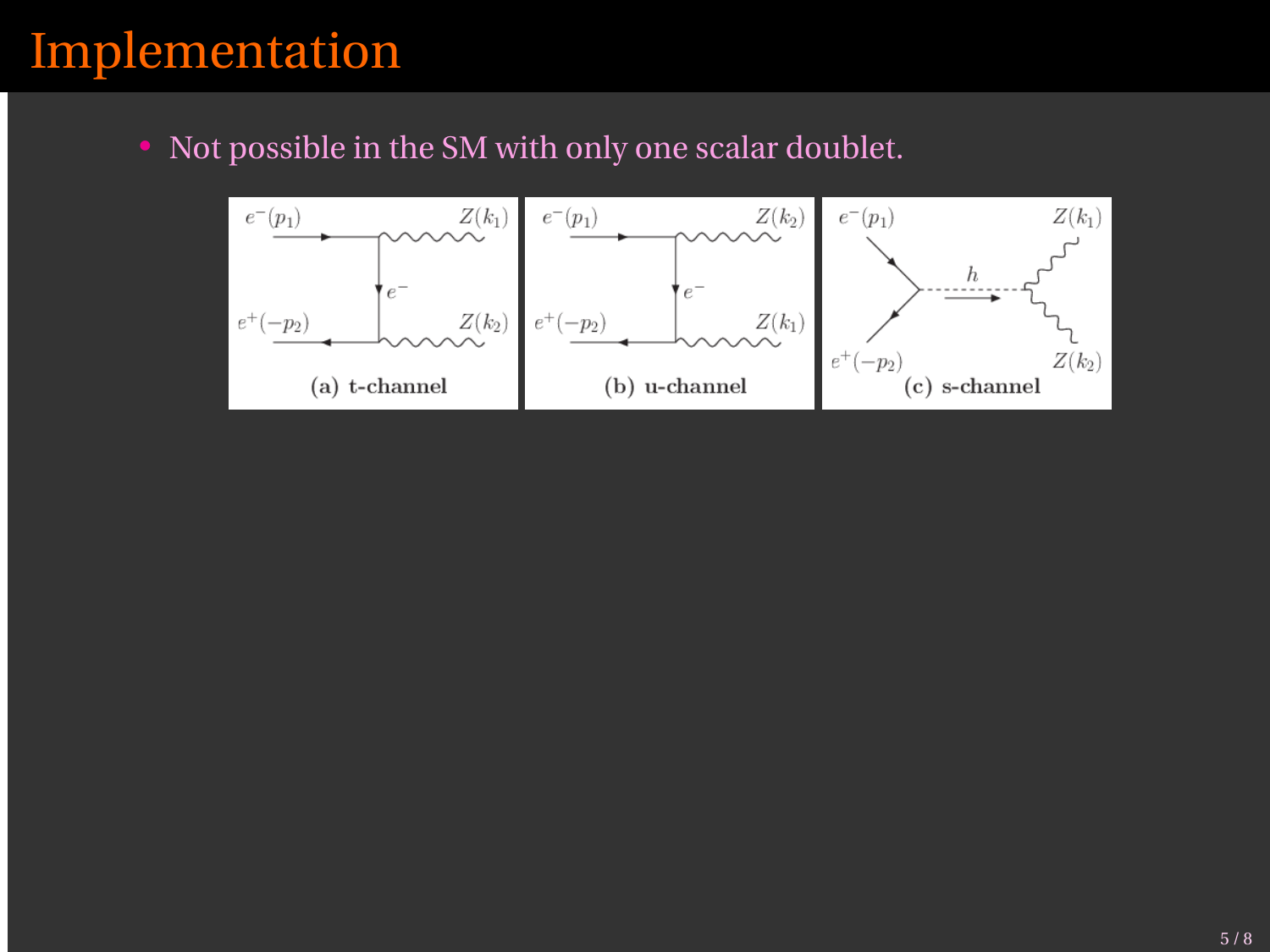## Implementation

• Not possible in the SM with only one scalar doublet.



• Type II 2HDM:

$$
\kappa_V = \sin(\beta - \alpha), \quad (V = W, Z)
$$
  
\n
$$
\kappa_u = \sin(\beta - \alpha) + \cot \beta \cos(\beta - \alpha), \quad (\text{up quarks})
$$
  
\n
$$
\kappa_d = \sin(\beta - \alpha) - \tan \beta \cos(\beta - \alpha). \quad (\text{down quarks and charged leptons})
$$

• Wrong sign is achieved by

$$
\cos(\beta - \alpha) = \frac{2}{\tan \beta}, \quad \text{with, } \tan \beta \gg 2.
$$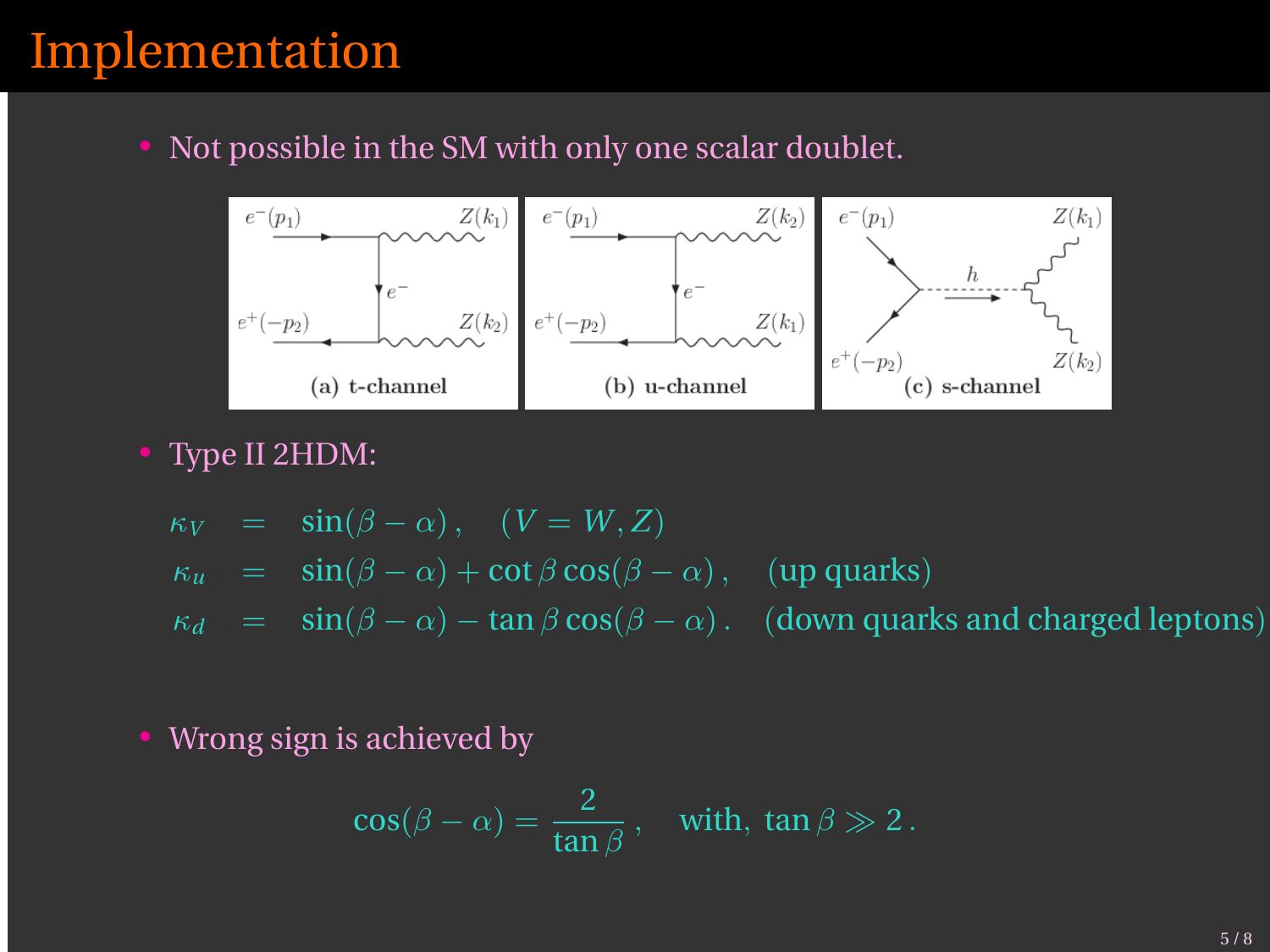#### Results

Benchmark:

 $m_{t'} = 550 \text{ GeV}$ ,  $m_{b'} = 510 \text{ GeV}$ ,  $m_{\tau'} = 400 \text{ GeV}$ ,  $m_{\nu'} = 200 \text{ GeV}$ ,  $m_H = 400 \text{ GeV}, m_A = 810 \text{ GeV}, m_{H+} = 600 \text{ GeV}.$ 

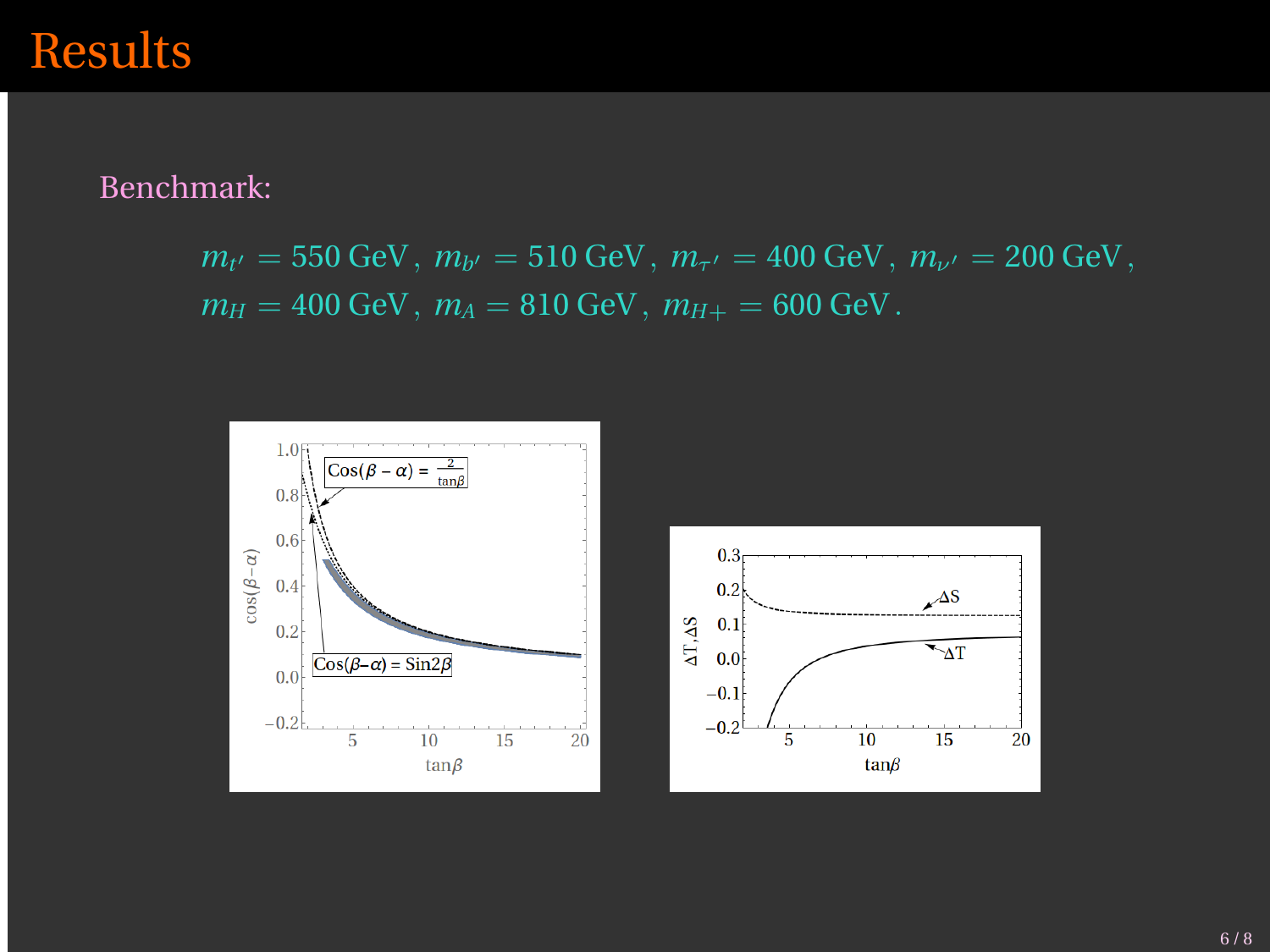## Caveat emptor

- Direct searches at the LHC? Sometimes relies on assumptions about  $V_{i4}$  and/or  $V_{4i}$ . (1205.0575).
- What about perturbative unitarity once LHC pushes too far?
- What about vacuum stability? More scalars?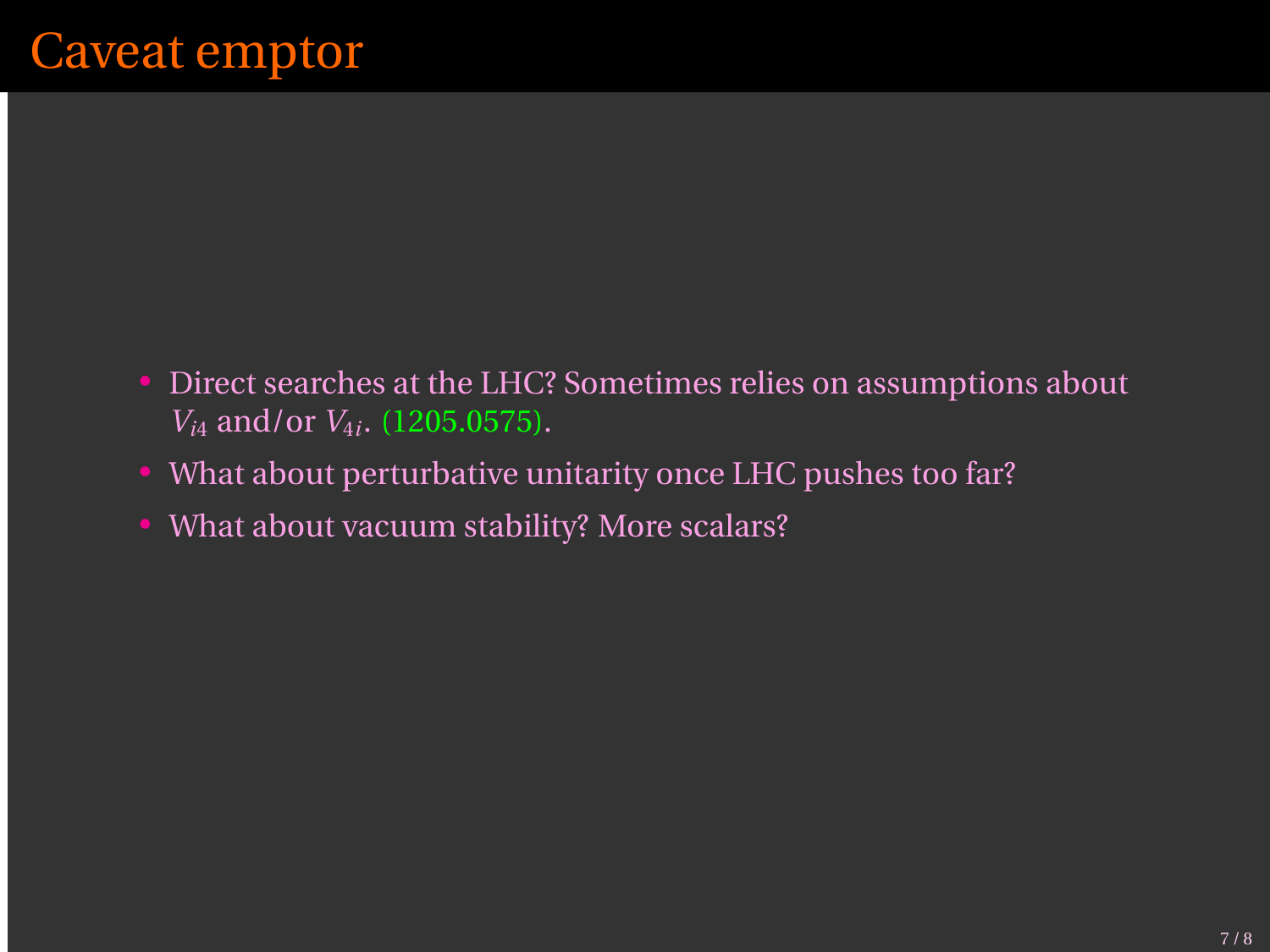## **Conclusion**

- A sequential fourth generation of fermions faces constraints from many different considerations.
- But, at least, we know how to survive the constraints arising from measurements of Higgs signal strengths.